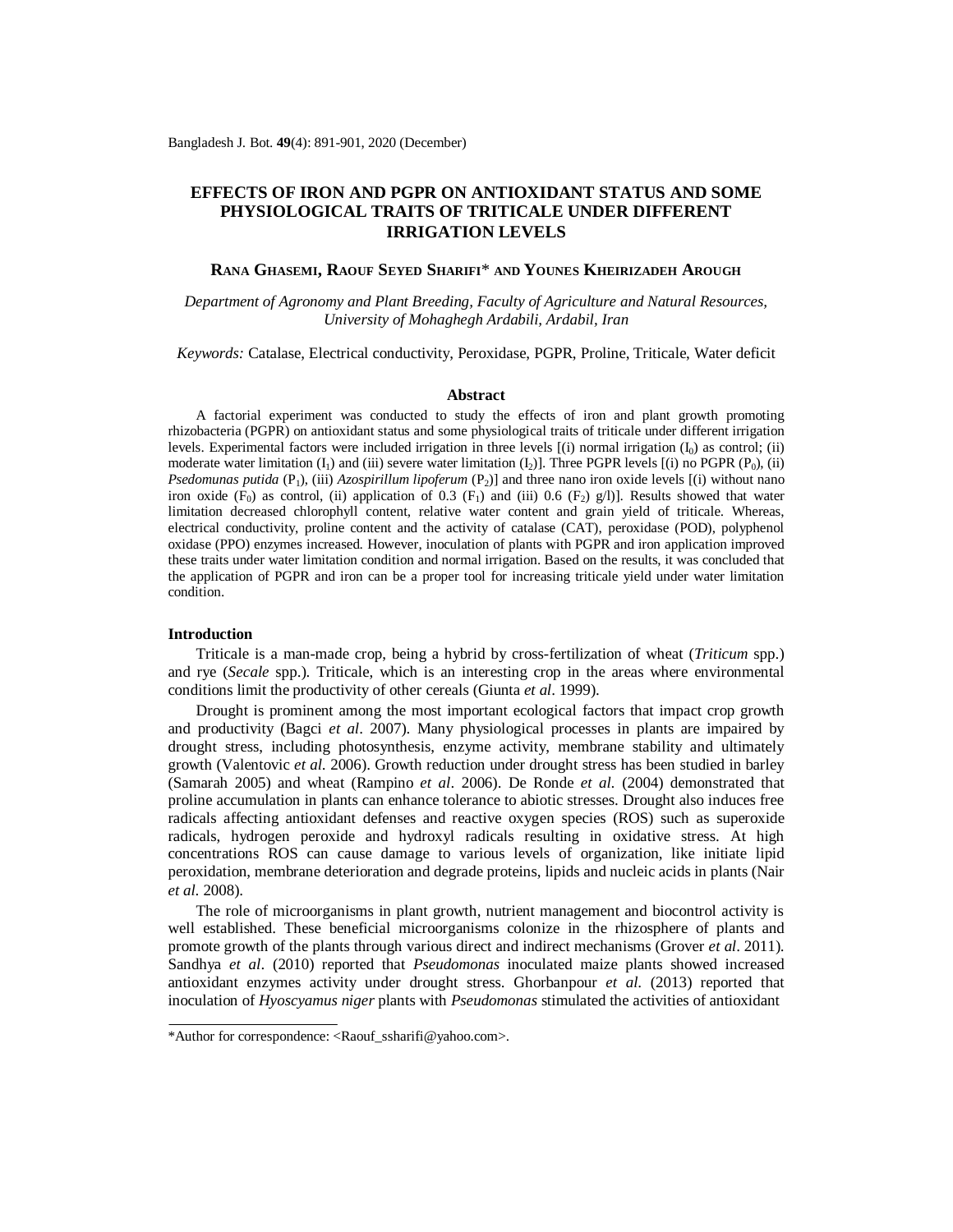enzymes and increased proline accumulation. Nadeem *et al*. (2006) reported that inoculation of maize with PGPR increased the chlorophyll content.

Mineral nutrients are essential for plant growth through their fundamental roles in plant metabolism (Bagci *et al*. 2007). Iron is the first rare element recognized as necessary for plants and animals, playing an important role in biochemical and physiological processes. It works as a key enzyme co-factor that plays a role in plant hormone synthesis and is engaged in many electron transportation reactions (Kerkeb and Connolly 2006). Iron is critical for chlorophyll formation and photosynthesis and is important in the enzyme systems and respiration of plants.

A better understanding of triticale antioxidant status and physiological responses may help the programs with the objectives to improve the grain yield under water limitation. Therefore, the aim of this study was to evaluate the effects of PGPR and iron on the physiological responses of triticale under water limitation.

# **Materials and Methods**

A factorial experiment based on RCBD with three replications was conducted under greenhouse condition in 2015. Experimental factors included irrigation in three levels [(i) normal irrigation (I<sub>0</sub>) as control, (ii) moderate water limitation (I<sub>1</sub>)-irrigation with holding at 50% of heading stage and (iii) severe water limitation  $(I_2)$  - irrigation with holding at 50% of booting stage]. Three PGPR levels  $[(i)$  no PGPR  $(P_0)$ ,  $(ii)$  *Psedomunas putida* strain 9  $(P_1)$  and  $(iii)$ *Azospirillum lipoferum* strain OF (P2)] and three nano iron oxide levels [(i) (without nano iron oxide  $(F_0)$  as control, (ii) application of 0.3  $(F_1)$  and (iii) 0.6  $(F_2)$  g/l)]. The soil was silty loam, with pH about 6.9. Air temperature ranged from  $23 - 26^{\circ}$ C during the day and  $18 - 20^{\circ}$ C during the night. Humidity ranged from 65  $\pm$ 7 %. The triticale cultivar 'Joanilo' was used in the present experiment. Optimal density of cultivar 'Joanilo' is 400 seeds  $m<sup>-2</sup>$ , so fifty seeds of triticale were sown in each prepared pot and filled approximately with 22 kg of above mentioned soil. The experiment was carried out on the soil with a texture of silty loam, with pH about 7.8, total organic C- 0.62 g/kg soil, Fe - 8.6 mg/kg. The pots were immediately irrigated after planting. *Psedomunas putida* strain 9 and *Azospirillum lipoferum* strain OF were isolated from the rhizospheres of wheat by Research Institute of Soil and Water, Tehran, Iran. The strains and cell densities of microorganisms used as PGPR in this experiment were  $1\times10^7$  cfu. Foliar application with nano iron oxide was done in two stages of growth (3 - 4 leaf stage and before booting stage).

Samples were placed in aluminum foil and transported from the greenhouse on ice bath*.* CAT, POD and PPO activity was assayed according to Karo and Mishra (1976).

Relative water content was measured following the formula of Che Lah *et al*. (2011).

Electrical conductivity of flag leaves was calculated following the standard method of Jodeh *et al.* (2015) at room temperature of  $23 \pm 1$ °C using an electrical-conductivity meter.

A portable chlorophyll meter (SPAD-502; Konica Minolta Sensing, Inc., Japan) was used to measure the leaf greenness of the triticale plants. For each plant, measurements were taken at three locations of each leaf, two on each side of the midrib of flag leaves, and then averaged. Proline was measured following the method of Bates *et al.* (1973).

In order to measure grain yield per plant, 10 plants of each pot randomly harvested and then the grains were collected. Analysis of variance and mean comparisons were performed using SAS ver 9.1 computer software packages. The main effects and interactions were tested using the least significant difference (LSD) test at the 0.05 probability level.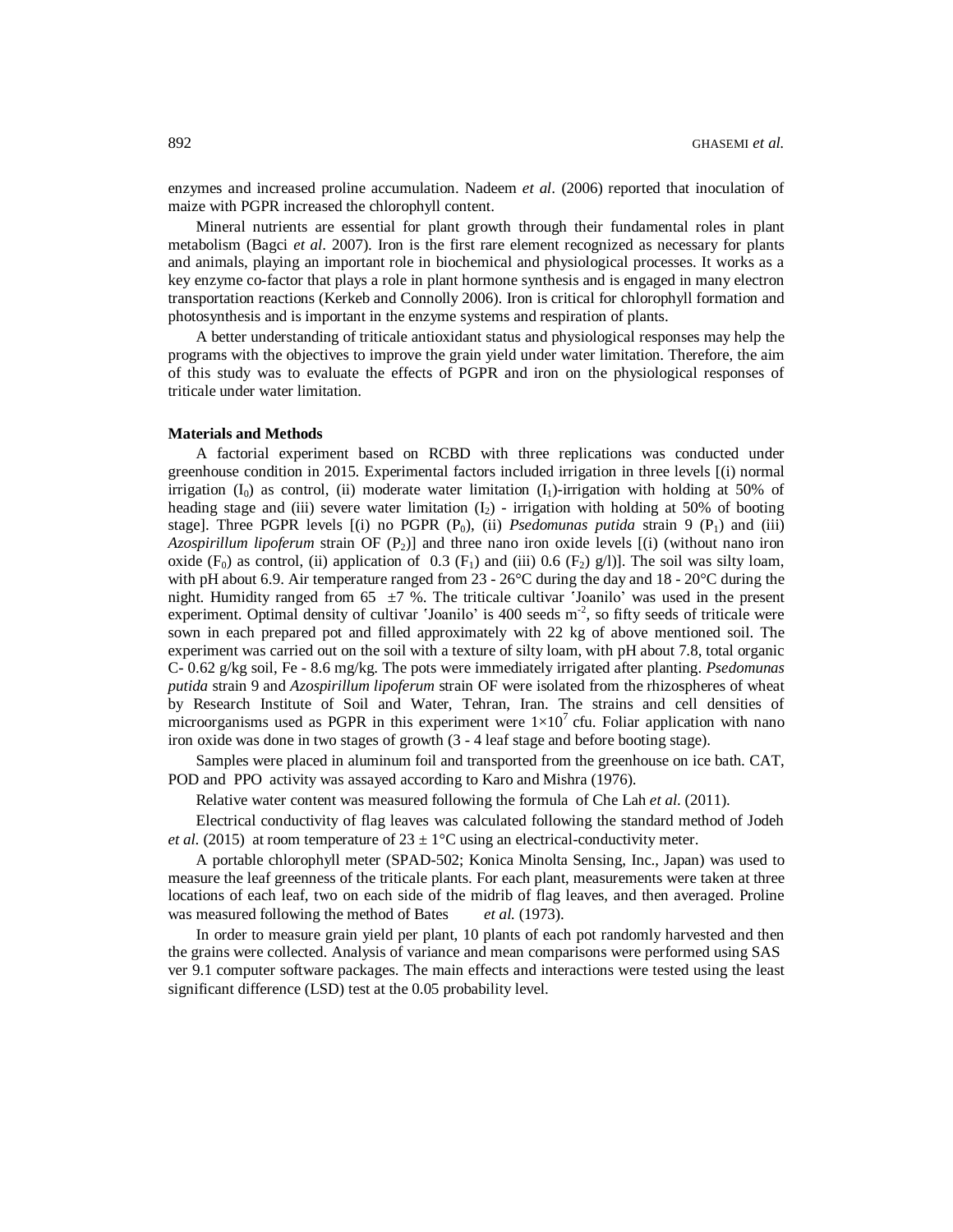### **Results and Discussion**

Analysis of variance showed a significant interaction effect between irrigation and PGPR on chlorophyll index, electrical conductivity and PPO activity (Table 1). Interaction of irrigation levels and nano iron oxide significantly affected all traits (except PPO activity and grain yield) (Table 1). Also all traits (except RWC) were affected by the interaction of PGPR and nano iron oxide (Table 1). There were significant interactions between irrigation, PGPR and nano iron oxide on electrical conductivity, proline, POD activity and grain yield. The activity of CAT, POD and

**Table 1. Means comparison and variance analysis effects of PGPR and nano iron oxide on chlorophyll index, electrical conductivity, proline content, activity of CAT, POD and PPO enzymes, relative water content and grain yield of triticale under water limitation.**

|                                        | Chloro-<br>phyll<br>index | Electrical<br>conductivity<br>$(\mu S/cm)$ | Proline<br>$(\mu g/g)$<br>FW) | CAT (OD<br>$\mu$ g protein/<br>min) | <b>POD</b><br>$OD \mu g$<br>protein/<br>min) | <b>PPO</b><br>$OD \mu g$<br>protein/<br>min) | Relative<br>water<br>content<br>(% ) | Grain<br>vield<br>$(g/\text{plant})$ |
|----------------------------------------|---------------------------|--------------------------------------------|-------------------------------|-------------------------------------|----------------------------------------------|----------------------------------------------|--------------------------------------|--------------------------------------|
| <b>Irrigation levels</b>               |                           |                                            |                               |                                     |                                              |                                              |                                      |                                      |
| $I_0$ = Normal<br>irrigation           | 53.5 a                    | 48.95 c                                    | 6.37 c                        | 3.83c                               | 3.87c                                        | 3.07c                                        | 82.33 a                              | 1.77a                                |
| $I_{1}$ Moderate<br>water limitation   | 50.5 <sub>b</sub>         | 53.01 b                                    | 6.64 <sub>b</sub>             | 4.75 <sub>b</sub>                   | 4.21 <sub>b</sub>                            | 3.38 <sub>b</sub>                            | 75.45 b                              | 1.58 <sub>b</sub>                    |
| $I_{2}$ Severe water<br>limitation     | 46c                       | 58.71 a                                    | 6.96a                         | 5.5a                                | 4.95a                                        | 3.7a                                         | 71.03c                               | 1.44c                                |
| Nano iron oxide (g/l)                  |                           |                                            |                               |                                     |                                              |                                              |                                      |                                      |
| $F_0$ = Without iron<br>as control     | 45.3c                     | 59 a                                       | 6.43 <sub>b</sub>             | 3.4c                                | 3.03c                                        | 2.26c                                        | 71.13c                               | 1.32c                                |
| $F_1 = 0.3$                            | 49.4 b                    | 52.14 b                                    | 6.44 <sub>b</sub>             | 4.15 <sub>b</sub>                   | 3.99 <sub>b</sub>                            | 3.5 <sub>b</sub>                             | 74.71 b                              | 1.47 <sub>b</sub>                    |
| $F_2 = 0.6$                            | 55.4 a                    | 49.54 c                                    | 7.1a                          | 6.53a                               | 6.01a                                        | 4.39 a                                       | 82.96 a                              | 2.02a                                |
| <b>PGPR</b>                            |                           |                                            |                               |                                     |                                              |                                              |                                      |                                      |
| $P_0$ = No inocula-<br>tion as control | 45.8 c                    | 58.66 a                                    | 6.04c                         | 2.85c                               | 2.48c                                        | 1.97c                                        | 72.29c                               | 1.2c                                 |
| $P_1 = P$ sedomunas                    | 51 <sub>b</sub>           | 52.19 b                                    | 7.14a                         | 5.18 b                              | 5.15 <sub>b</sub>                            | 4.27a                                        | 79.68 a                              | 1.69 <sub>b</sub>                    |
| $P_2 = Azospirillum$                   | 53.2 a                    | 49.83 c                                    | 6.79 <sub>b</sub>             | 6.06a                               | 5.41 a                                       | 3.91 <sub>b</sub>                            | 76.84 b                              | 1.91a                                |
| $I * F$                                | *                         | **                                         | **                            | $**$                                | $**$                                         | ns                                           | $***$                                | ns                                   |
| $I * P$                                | **                        | **                                         | ns                            | ns                                  | **                                           | ns                                           | ns                                   | ns                                   |
| $F * P$                                | *                         | **                                         | **                            | **                                  | $**$                                         | $**$                                         | ns                                   | $**$                                 |
| $I * F * P$                            | ns                        | **                                         | **                            | ns                                  | $***$                                        | ns                                           | ns                                   | **                                   |
| <b>CV</b>                              | 2.8                       | 2.76                                       | 1.92                          | 9.07                                | 9.07                                         | 8.52                                         | 3.67                                 | 6.01                                 |

The same letters in each column show non-significant difference at  $p \le 0.05$  by LSD test. (ns) and (\*, \*\*) show no significant and significant differences at 0.05, 0.01 probability level, respectively. CV: Coefficient of variation; CAT: Catalase; POD: Peroxidase and PPO: Polyphenol oxidase.

PPO enzymes increased as water limitation increased. The highest content of CAT (5.5, 6.06 and 6.53 OD µg protein/min) and POD (4.95, 5.41 and 6.01 OD µg protein/min) were observed in severe water limitation, application of *Azospirillum* and 0.6 g/l nano iron oxide, respectively (Table 1). The lowest of CAT (3.83, 2.85 and 3.4 OD µg protein/min) and POD activity (3.87, 2.48 and 3.03 OD µg protein/min) were obtained at  $I_0$ ,  $P_0$  and  $F_0$  (Table 1). The maximum content of PPO (3.7, 4.27 and 4.39 OD µg protein/min) reached in severe water limitation, application of *Psedomunas* and 0.6 g/l nano iron oxide, respectively (Table 1). The lowest of PPO (3.07, 1.97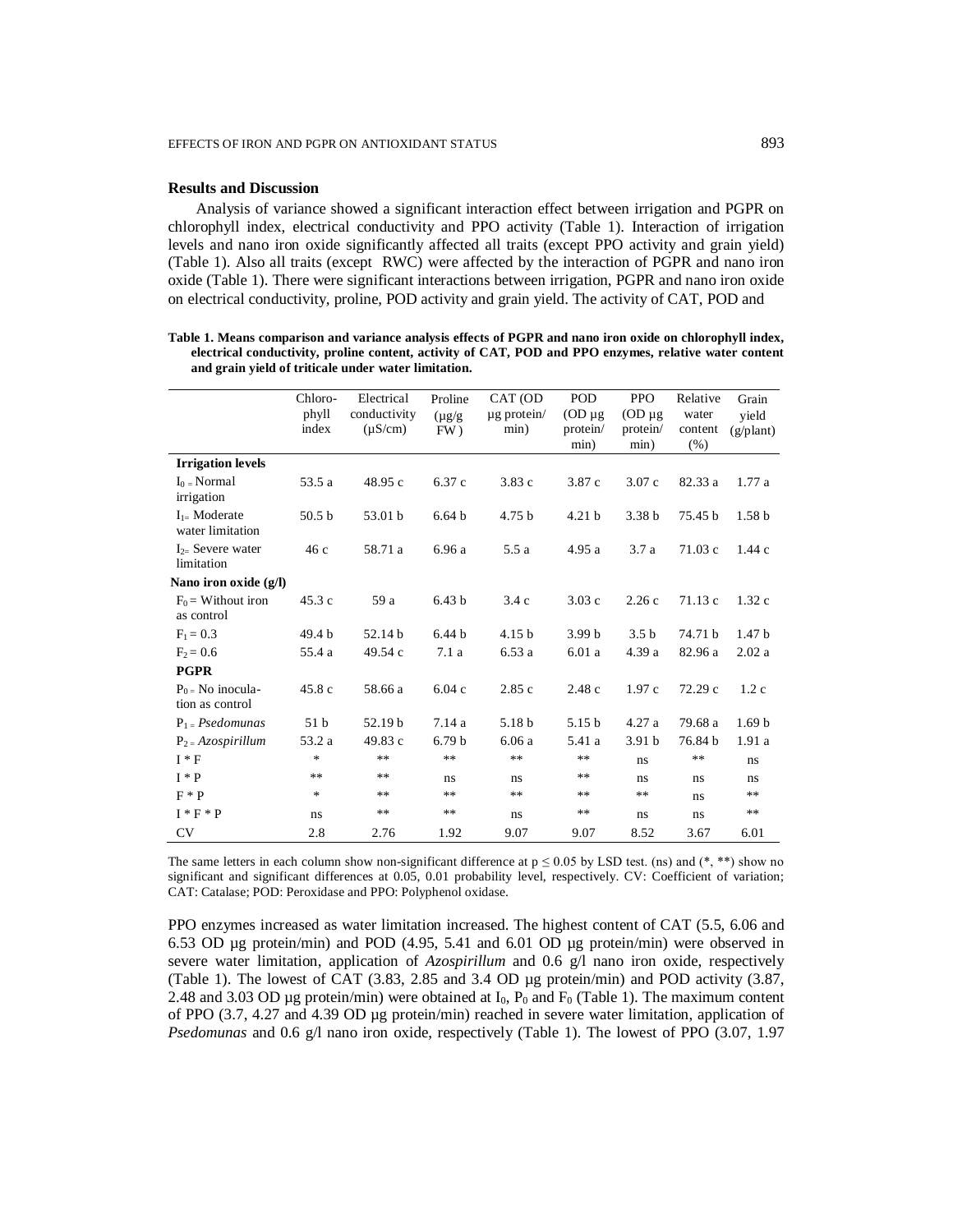and 2.26 OD µg protein/min) were obtained at  $I_0$ ,  $P_0$  and  $F_0$  (Table 1). Inoculation with the PGPR under water limitation, significantly increased CAT, POD and PPO enzymes activity of triticale and also the antioxidant enzymes activity increased when nano iron oxide was applied. Interaction effect between nano iron oxide and PGPR showed that the highest content of CAT (8.03 OD µg protein/min) and PPO (5.0 OD µg protein/min) were obtained in  $F_2P_2$  and the lowest of the mentioned traits (2.12 and 1.19 OD µg protein/min, respectively) were observed in  $F_0P_0$  (Table 2). The interaction effect between water limitation and nano iron oxide showed that the highest content of CAT (7.7 OD µg protein/min) was found in  $I_2F_2$ . The lowest of it (2.84 OD µg protein/min) was obtained in I<sub>0</sub>F<sub>0</sub> (Table 3). Interaction effect between water limitation  $\times$  PGPR  $\times$ nano iron oxide showed that the highest content of POD (8.52 OD µg protein/min) was observed in  $I_2P_1F_2$  (Table 4). While, the lowest of it (1.31 OD µg protein/min) was obtained at  $I_0P_0F_0$  (Table 4). Exposure of plants to unfavorable environmental conditions such as drought, salinity, temperature extremes and nutrient deficiency can increase the production of ROS (e.g., O2<sup>--</sup>,  $H_2O_2$ , OH and  ${}^{1}O_2$ ) (Singh *et al.* 2008). ROS are highly reactive molecules and can damage cell structures such as carbohydrates, nucleic acids, lipids, and proteins and alter their functions. In order to overcome these effects, plants develop antioxidant defense systems comprising both enzymatic and non-enzymatic components that serve to prevent ROS accumulation and alleviate the oxidative damage occurring during drought stress (Miller *et al*. 2010).

| Treatments          | CAT (OD µg protein/min) |                   |                | PPO (OD $\mu$ g protein/min) |       |        |             |
|---------------------|-------------------------|-------------------|----------------|------------------------------|-------|--------|-------------|
|                     | $F_0$                   | ${\rm F_1}$       | F <sub>2</sub> |                              | $F_0$ | F,     | ${\rm F_2}$ |
| $P_0$               | 2.12d                   | 2.33d             | 4.1c           |                              | 1.19e | 1.4e   | 3.32c       |
| $P_1$               | 3.95c                   | 4.12c             | 7.46а          |                              | 3.15c | 4.64ab | 4.85a       |
| P <sub>2</sub>      | 4.14c                   | 5.99 <sub>b</sub> | 8.03a          |                              | 2.44d | 4.45h  | 5.0a        |
| LSD <sub>0.05</sub> | 0.84                    |                   | 0.39           |                              |       |        |             |

**Table 2. Effects of nano iron oxide × PGPR on CAT and PPO activity.**

Means with similar letters are not significantly different at  $p \le 0.05$  by LSD test.

**Table 3. Effects of irrigation × nano iron oxide on CAT activity.**

| <b>Treatments</b>   |                     | CAT (OD µg protein/min) |                |
|---------------------|---------------------|-------------------------|----------------|
|                     | F <sub>0</sub>      | $\rm F_{1}$             | F <sub>2</sub> |
| $I_0$               | 2.84d               | 3.56cd                  | 5.09b          |
| $I_1$               | 3.31cd              | 4.15 <sub>bcd</sub>     | 6.8a           |
| I <sub>2</sub>      | 4.06 <sub>bcd</sub> | 4.74bc                  | 7.7a           |
| LSD <sub>0.05</sub> |                     | 1.48                    |                |

Means with similar letters are not significantly different at  $p \le 0.05$  by LSD test.

Enzymatic components include CAT, POD, SOD and PPO (Kaushal and Wani 2016). An increase in POD activity was also observed by different authors during drought and salt stress (Wang *et al*. 2012). Wang *et al*. (2012) found that application of PGPR strains improved plant enzyme activity, which alleviates the oxidative damage induced by drought and salinity. Iron role in the activity of some enzymes such as catalase, peroxidase and cytochrome oxidase has been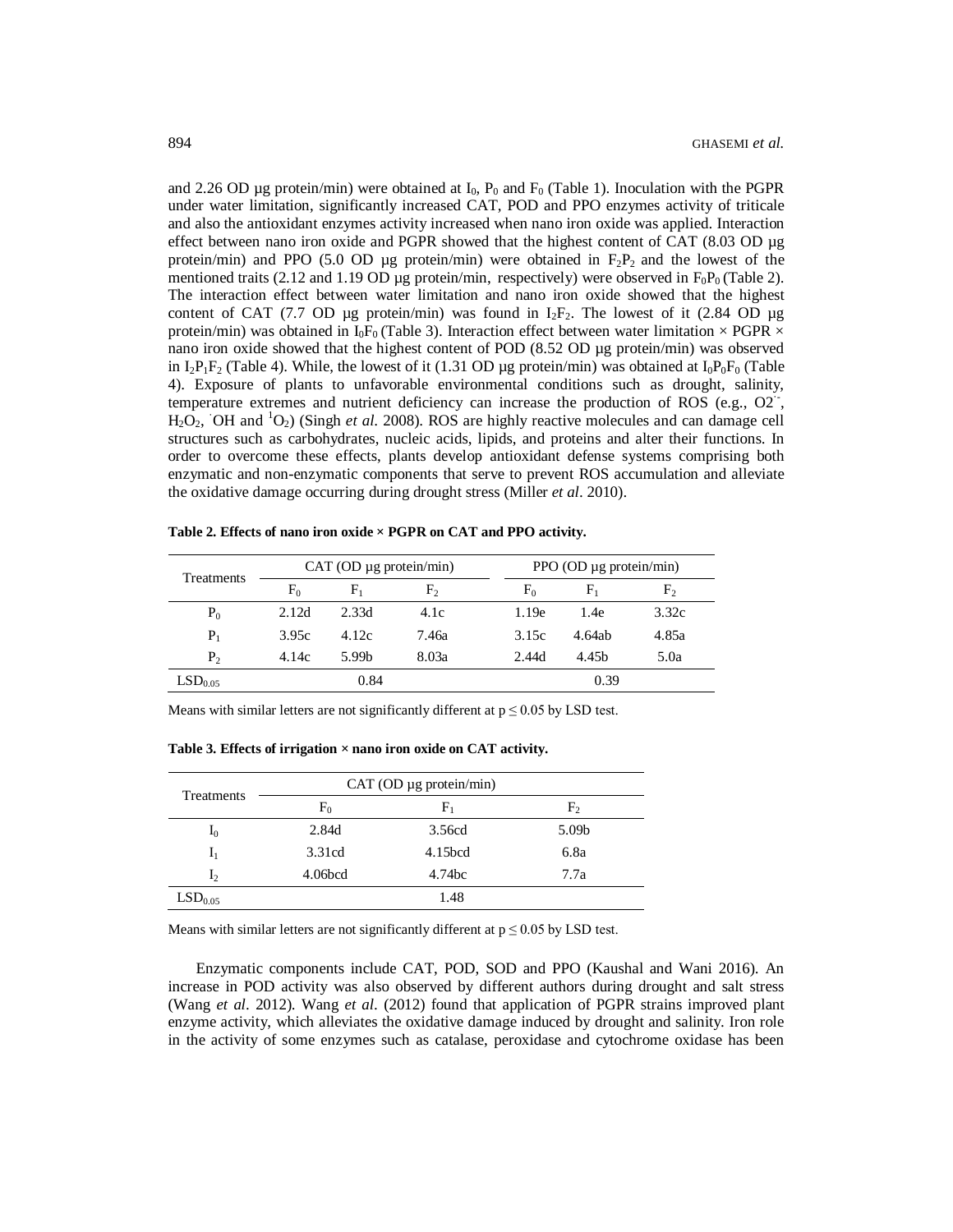shown (Blakrishman 2000). Iron as a cofactor involved in the structure of many antioxidant enzymes and results indicate that lack of micro-nutrients elements, antioxidant enzyme activity decreased and therefore the sensitivity of plants to environmental stresses will increase (Kaviani *et al*. 2016).

| Treatments          |                | POD (OD µg protein/min) |            |                   |  |  |
|---------------------|----------------|-------------------------|------------|-------------------|--|--|
|                     |                | $F_0$                   | $F_1$      | F <sub>2</sub>    |  |  |
|                     | $P_0$          | 1.31i                   | 1.39 i     | $3.29$ jk         |  |  |
| $I_0$               | $P_1$          | 1.63 i                  | 1.94i      | $3.7$ ijk         |  |  |
|                     | $P_2$          | 1.5i                    | 1.73 i     | $3.85$ hij        |  |  |
|                     | $P_0$          | 4.46 fgh                | $5.18$ de  | 5.99 bc           |  |  |
| $I_1$               | $P_1$          | 5.52 cd                 | 4.97 def   | 6.21 <sub>b</sub> |  |  |
|                     | P <sub>2</sub> | $4.25$ ghi              | 5.23 de    | 6.47 <sub>b</sub> |  |  |
|                     | $P_0$          | 3.18k                   | $4.92$ def | $6.06$ ghi        |  |  |
| $I_2$               | $P_1$          | $4.14$ ghi              | $5.03$ def | 8.52 a            |  |  |
|                     | $P_2$          | $4.66$ efg              | 5.49 cd    | 8.46 a            |  |  |
| LSD <sub>0.05</sub> |                |                         | 0.64       |                   |  |  |

**Table 4. Effects of irrigation × PGPR × nano iron oxide on POD activity.**

Means with similar letters are not significantly different at  $p \le 0.05$  by LSD test.

The proline content significantly increased under water limitation condition. Inoculation with PGPR under water limitation increased proline of triticale. In addition, the proline content significantly increased when nano iron oxide was applied. Results showed that the highest content of proline (7.75 µg/g FW) was obtained in severe water limitation, application of *Psedomunas* and 0.6 g/l nano iron oxide (Table 5). The minimum of proline (5.30  $\mu$ g/g FW) was obtained in I<sub>0</sub>P<sub>0</sub>F<sub>0</sub> (Table 5). There was an increase of 9.46% in content of proline in the  $I_2P_1F_2$  in comparison with  $I_2P_0F_0$  (Table 5). Proline has a function of osmotic adjustment in plants, but it also protects enzymes and membranes against oxidative stress (Agarwal and Pandey 2004). Indeed, proline has been demonstrated to confer drought stress tolerance to wheat plants by increasing the antioxidant system rather than increasing osmotic adjustment (Szabados and Savoure 2009). PGPRs consortia alleviated drought stress in rice plants by accumulation of proline in rice plants grown under drought there by improving the plant growth (Gusain *et al*. 2015). The electrical conductivity significantly increased under water limitation condition. Inoculation with PGPR under water limitation decreased electrical conductivity of triticale. In addition, the electrical conductivity content significantly decreased when nano iron oxide was applied. The highest content of electrical conductivity (76.09  $\mu$ S/cm) was obtained in I<sub>2</sub>P<sub>0</sub>F<sub>0</sub> (Table 5) and the lowest of it (45.06  $\mu$ S/cm) was obtained in  $I_0P_2F_2$  (Table 5). There was a decrease of 26.14% in content of electrical conductivity in the  $I_2P_2F_2$  in comparison with  $I_2P_0F_0$  (Table 5). Cell membrane is one of the first targets of plant stresses and the ability of plants to maintain membrane integrity under drought is what determines tolerance towards drought. Under water deficit, cell membrane subjects to changes such as penetrability and decrease in sustainability (Blokina *et al*. 2003). Alexiva *et al*. (2001) reported that drought and ultra violet stress in pea and wheat plant through amplifying of reactive oxygen species production increased electrolyte leakage. Inoculation with PGPR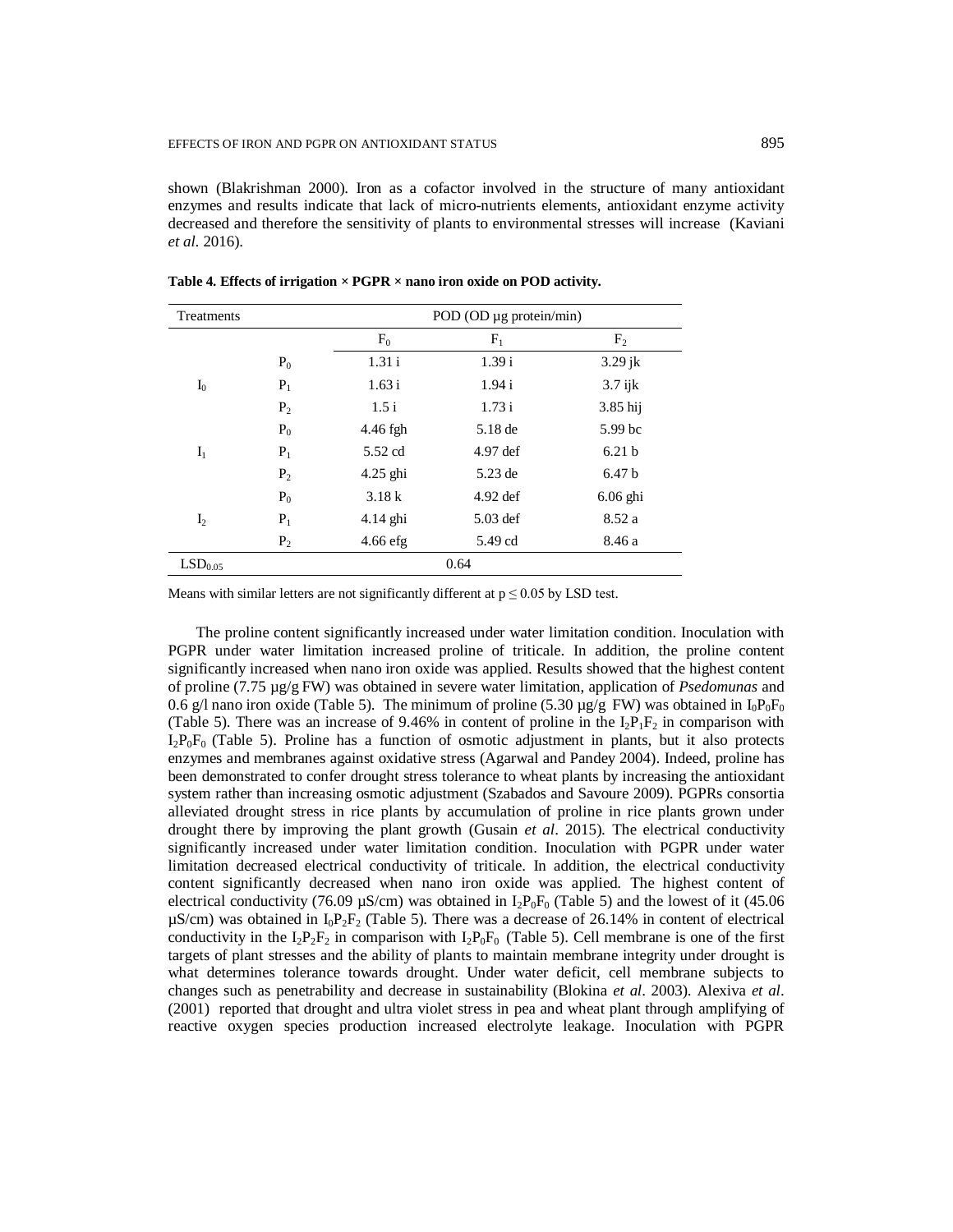decreased electrolyte leakage compared to un-inoculated seedlings under drought stress (Sandhya *et al*. 2010). Bacteria mediated changes in the elasticity of the root cell membranes is one of the first steps towards enhanced tolerance to water deficiency (Dimkpa *et al*. 2009). PGPR improves the stability of plant cell membranes by activating the antioxidant defense system, enhancing drought tolerance in plants (Gusain *et al*. 2015).

| Treatments          |                |                    | Proline ( $\mu$ g/g FW) |                   |                   | Electrical conductivity $(\mu S/cm)$ |                              |
|---------------------|----------------|--------------------|-------------------------|-------------------|-------------------|--------------------------------------|------------------------------|
|                     |                | $F_0$              | $F_1$                   | F <sub>2</sub>    | $F_0$             | $F_1$                                | F <sub>2</sub>               |
|                     | $P_0$          | 5.3 m              | 5.38 m                  | 6.47 hi           | 48.9 jkl          | $46.9$ lmn                           | $49.7$ ijk                   |
| I <sub>0</sub>      | $P_1$          | $6.6$ gh           | 6.84f                   | $6.78$ fg         | 49.17 ijkl        | 47.9 klm                             | $45.9$ mn                    |
|                     | P <sub>2</sub> | $6.35$ ij          | 6.09k                   | $6.21$ jk         | 47.3 klmn         | 45.2 n                               | $45.06 \text{ n}$            |
|                     | $P_0$          | 5.74 i             | 5.69 i                  | $6.68$ fgh        | 66.7 <sub>b</sub> | $54.03$ fg                           | $52.62$ gh                   |
| $I_1$               | $P_1$          | 6.11k              | $7.06$ de               | $6.88$ ef         | 58.7 d            | 51.4 hi                              | 51.07 hij                    |
|                     | $P_2$          | $6.77$ fg          | $6.25$ jk               | $7.16$ cd         | 50.7 hij          | 50.4 hij                             | $47.2 \text{ } \mathrm{lmn}$ |
|                     | $P_0$          | $7.08$ de          | 7.1 <sub>d</sub>        | $7.22$ cd         | 76.09 a           | 62.8c                                | 58.76 d                      |
| I <sub>2</sub>      | $P_1$          | $7.14$ cd          | $7.26$ bcd              | 7.75a             | 64.7 bc           | 52.46 gh                             | 52.3 gh                      |
|                     | $P_2$          | 7.35 <sub>bc</sub> | 7.12d                   | 7.45 <sub>b</sub> | 58.36 de          | 55.7 f                               | $56.2 \text{ ef}$            |
| LSD <sub>0.05</sub> |                |                    | 0.21                    |                   |                   | 2.42                                 |                              |

**Table 5. Effects of irrigation**  $\times$  **PGPR**  $\times$  **nano iron oxide on proline and electrical conductivity of triticale.**

Means with similar letters are not significantly different at  $p \le 0.05$  by LSD test.

| <b>Treatments</b>   |         | Relative water content (RWC%) |                |
|---------------------|---------|-------------------------------|----------------|
|                     | $F_0$   | ${\rm F_1}$                   | F <sub>2</sub> |
| $I_0$               | 80.13 b | 80.63 b                       | 86.78 a        |
| $I_1$               | 69.28d  | 79.59 <sub>b</sub>            | 81.98 b        |
| I <sub>2</sub>      | 63.5 e  | 69.46 d                       | 75.1c          |
| LSD <sub>0.05</sub> |         | 3.92                          |                |

**Table 6. Effects of irrigation × nano iron oxide on RWC.**

Means with similar letters are not significantly different at  $p \le 0.05$  by LSD test.

Zago and Oteiza (2001) stated that iron element by increasing the activity of antioxidant systems in plants decreased reactive oxygen species injuries and plays an important role in membrane stability. Interaction effect between nano iron oxide and water limitation showed that the highest content of relative water content (86.78%) was obtained in normal irrigation and 0.6 g/l nano iron oxide (Table 6). The minimum of its value (63.5%) was obtained in  $I_2F_0$  (Table 6). There was an increase of 18.27% in content of relative water content in the  $I_2F_2$  in comparison with  $I_2F_0$  (Table 6). The decrease in leaf relative water content could be related to low water availability under stress conditions or to root systems, which are not able to compensate for water lost by transpiration through a reduction of the absorbing surface (Gadallah 2000). Sadeghipour and Aghaei (2012) showed that drought stress conditions significantly reduced the leaf relative water content. Shaharoona *et al*. (2006) reported that the inoculation treatment with PGPR isolates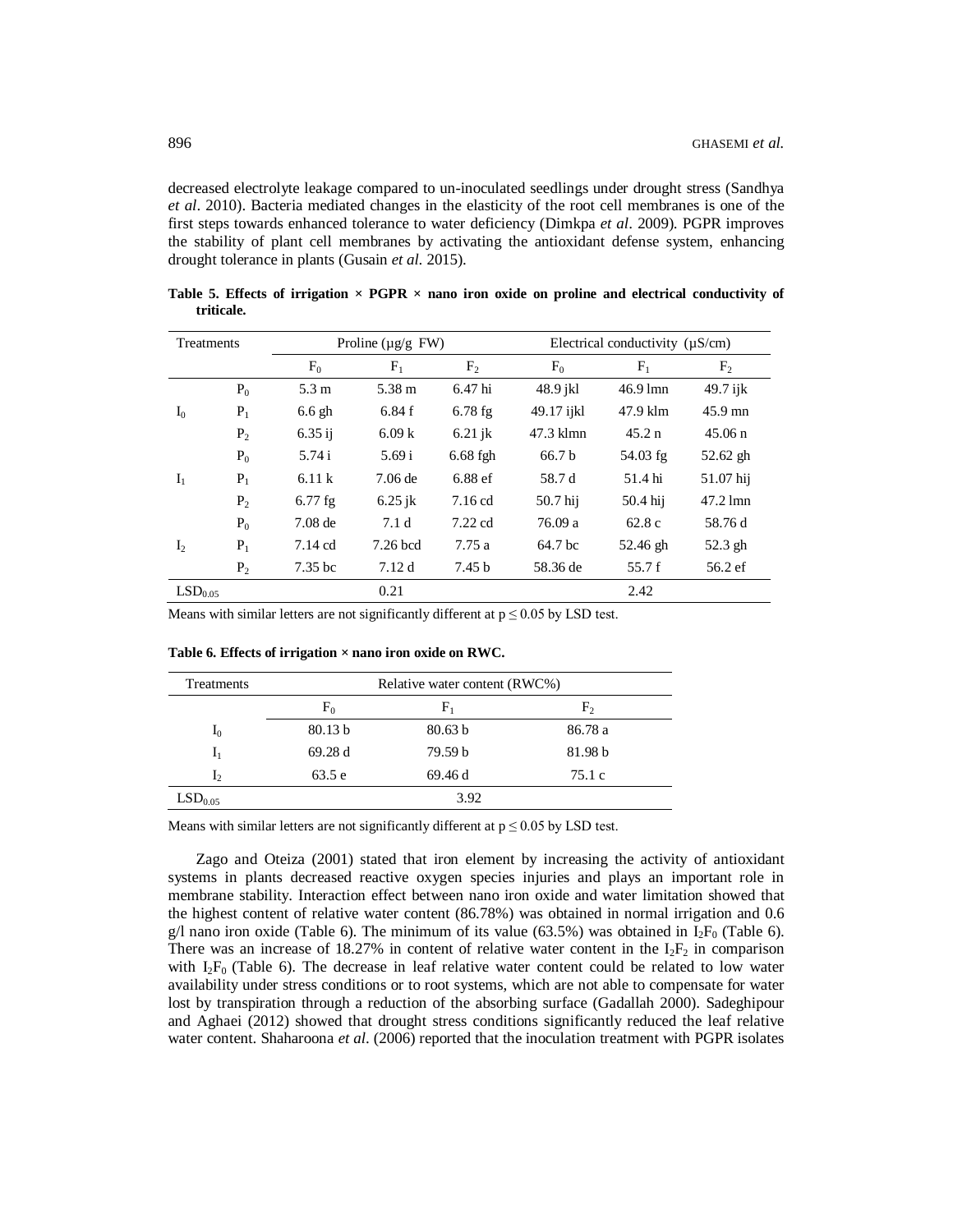increased RWC from 5 - 16% under normal and 21.7 - 28.4% under stress conditions as compared to the un-inoculated control. The water limitation, PGPR and nano iron oxide significantly affected the chlorophyll index. Interaction effect between nano iron oxide and water limitation showed that the highest chlorophyll index (58.3) was obtained in  $I_0F_2$  (Table 7). The lowest of it  $(41.4)$  was obtained in I<sub>2</sub>F<sub>0</sub> (Table 7). There was an increase of 23.18% in chlorophyll index in the  $I_2F_2$  in comparison with  $I_2F_0$  (Table 7). Means comparison the effects of nano iron oxide and PGPR showed that the highest chlorophyll (58.2) was obtained in  $P_2F_2$  (Table 8). The lowest of it (40.2) was obtained in  $P_0F_0$  (Table 8). There was an increase of 26.80% in chlorophyll index in the  $P_2F_2$  in comparison with  $P_2F_0$  and increase of 13.23% in SPAD in the  $P_2F_2$  in comparison with  $P_0F_2$  (Table 8). Also, interaction effect between water limitation and PGPR showed that the highest chlorophyll index (56.0) was obtained in  $I_0P_2$  (Table 9). The lowest of it (40.5) was obtained in I<sub>2</sub>P<sub>0</sub> (Table 9). There was an increase of 15.30% in chlorophyll index in the I<sub>2</sub>F<sub>2</sub> in comparison with  $I_2F_0$  and decrease 16.60% in SPAD in the  $I_2P_2$  in comparison with  $I_0P_2$  (Table 9). Water limitation caused the reduction in chlorophyll index, while application of PGPR and nano iron oxide increased this trait values. Drought stress leads to increase reactive oxygen species production in plants resulted in decreasing of chlorophyll index, indicating the extent of the oxidative damages. This decrease may be also due to inhibition of chlorophyll biosynthesis pathway (Lalinia *et al*. 2012). Also, the reduction in chlorophyll content under drought stress has been considered as a typical symptom of oxidative stress and may be the result of pigment photooxidation and chlorophyll degradation (Oraki *et al*. 2012).

| Treatments          |                   | Chlorophyll index |                 |
|---------------------|-------------------|-------------------|-----------------|
|                     | F <sub>0</sub>    | ${\rm F_1}$       | F <sub>2</sub>  |
| $I_0$               | 49.5 <sub>b</sub> | 52.8b             | 58.3a           |
| $I_1$               | 45.7c             | 49.7 <sub>b</sub> | 56.8a           |
| I <sub>2</sub>      | 41.4d             | 44.9c             | 51 <sub>b</sub> |
| LSD <sub>0.05</sub> |                   | 3.5               |                 |

**Table 7. Effects of Irrigation × nano iron oxide on chlorophyll index.**

Means with similar letters are not significantly different at  $p \le 0.05$  by LSD test.

| Treatments          |                   | Chlorophyll content |                |  |  |  |
|---------------------|-------------------|---------------------|----------------|--|--|--|
|                     | F <sub>0</sub>    | $F_1$               | F <sub>2</sub> |  |  |  |
| $P_0$               | 40.2 <sub>d</sub> | 49.4 <sub>bc</sub>  | 51.4b          |  |  |  |
| $P_1$               | 46.3c             | 50.1 <sub>b</sub>   | 56.6a          |  |  |  |
| P <sub>2</sub>      | 45.9c             | 52.2 <sub>b</sub>   | 58.2a          |  |  |  |
| LSD <sub>0.05</sub> |                   | 3.48                |                |  |  |  |

**Table 8. Effects of nano iron oxide × PGPR on chlorophyll index.**

Means with similar letters are not significantly different at  $p \le 0.05$  by LSD test.

Several studies reported that chlorophyll content is higher in plants treated with biofertilizer (Belimov *et al*. 2009). It is known that a low Fe supply negatively affects the chlorophyll content and other components of chloroplasts, which reduces growth capacity (De La Guardia and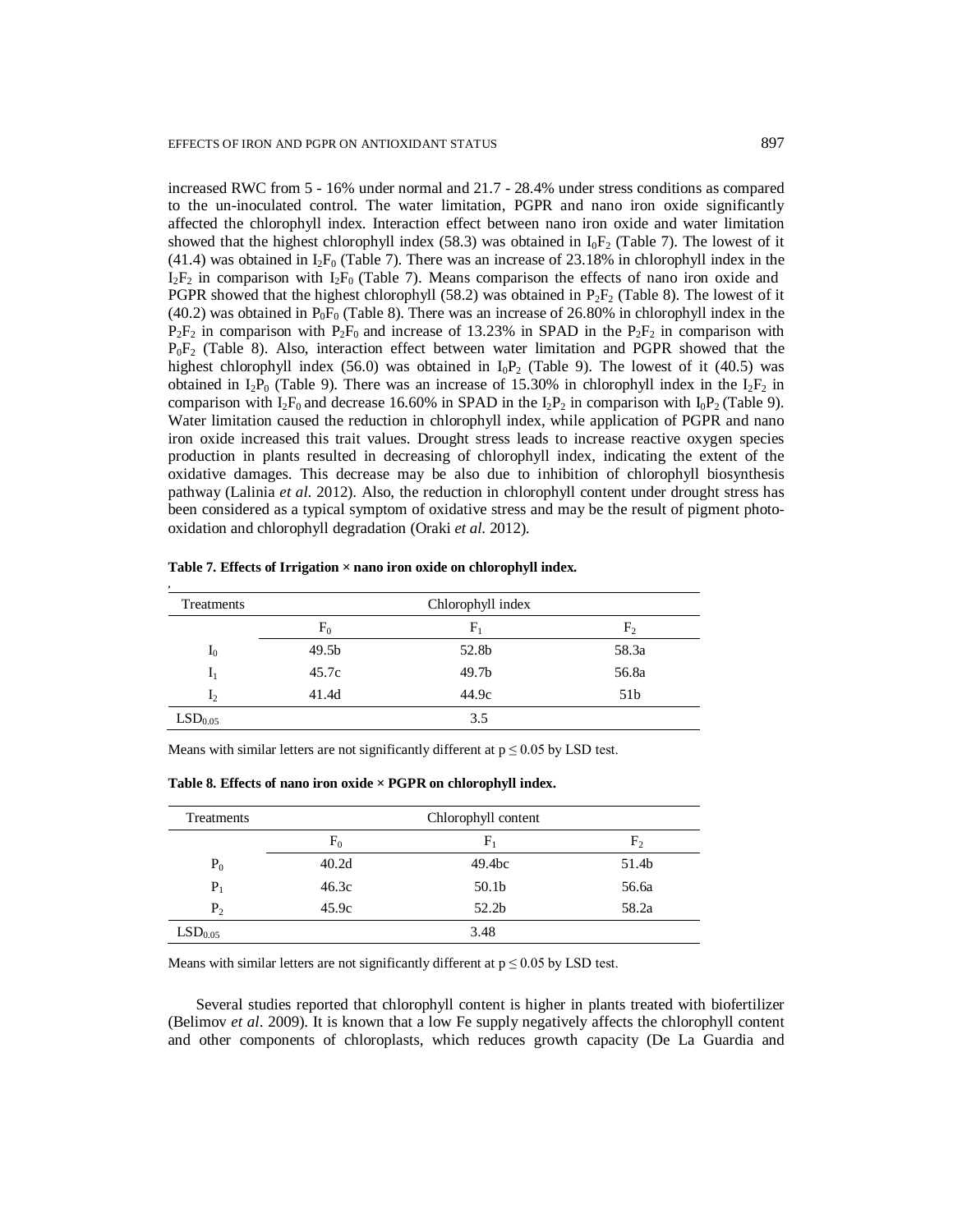Alcantara 2002). Iron increased SPAD values. This is because iron functions as a component of proteins in significant cellular events such as respiration and cell division; moreover, it has a role in the reduction steps of important biological events, such as transpiration and photosynthesis, and also in chlorophyll biosynthesis (Zocchi *et al*. 2007).

Grain yield decreased as a result of moderate and severe water limitaion. Grain yield increased as result of application of PGPR and nano iron oxide under normal irrigation and water limitation. Means comparison showed that maximum of grain yield (2.341 g per plant) was observed in normal irrigation and application of *Azospirillum* and 0.6 g/l nano iron oxide (Table 10). The lowest of yield (0.823 g per plant) was obtained in  $I_2P_0F_0$  (Table 10).

| Treatments          | Chlorophyll index  |         |         |  |  |
|---------------------|--------------------|---------|---------|--|--|
|                     | $P_0$              | $P_1$   | $P_2$   |  |  |
| $I_0$               | 50.3 <sub>bc</sub> | 54.3 ab | 56.0 a  |  |  |
| $I_1$               | 50bc               | $51$ bc | 53.8 ab |  |  |
| I <sub>2</sub>      | 40.5d              | 47.7c   | 46.7c   |  |  |
| LSD <sub>0.05</sub> |                    | 4.44    |         |  |  |

**Table 9. Effects of irrigation × PGPR on chlorophyll index of triticale.**

Means with similar letters are not significantly different at  $p \le 0.05$  by LSD test.

| Treatments          |                |            | Grain yield (g per plant) |                |  |
|---------------------|----------------|------------|---------------------------|----------------|--|
|                     |                | $F_0$      | $F_1$                     | F <sub>2</sub> |  |
|                     | $P_0$          | 1.892 def  | 2.045 bcd                 | $2.115$ bc     |  |
| $I_0$               | $P_1$          | $2.04$ bcd | $2.05$ bcd                | 2.157 b        |  |
|                     | P <sub>2</sub> | $2.124$ bc | 2.08 <sub>bc</sub>        | 2.341a         |  |
|                     | $P_0$          | 0.869j     | 0.911 i                   | 1.857 ef       |  |
| $I_1$               | $P_1$          | 1.235 i    | 1.26i                     | 1.74f          |  |
|                     | $P_2$          | $1.49$ gh  | 1.87 ef                   | 1.997 cde      |  |
|                     | $P_0$          | 0.823 i    | 0.894 i                   | 1.57 g         |  |
| I <sub>2</sub>      | $P_1$          | 0.914 i    | 0.927 i                   | $1.457$ gh     |  |
|                     | $P_2$          | $1.35$ hi  | $1.5$ gh                  | 1.82 f         |  |
| LSD <sub>0.05</sub> |                |            | 0.158                     |                |  |

**Table 10. Effects of PGPR × nano iron oxide on grain yield of triticale under water limitation.**

Means with similar letters are not significantly different at  $p \le 0.05$  by LSD test.

According to the report of Babaeian *et al*. (2011) drought stress by reducing plant growth and damage to flowering and grain filling, reduces the grain yield. Significant increases in growth and yield of agronomical important crops in response to inoculation with PGPR have been reported (Sandhya *et al*. 2010). Rengel and Romheld (2000) reported an increase in wheat grain yields with Fe application. Ghafari and Razmjoo (2013) showed that the foliar application of nano-iron oxide increased antioxidant enzymes activities, chlorophylls content, yield and yield components of wheat.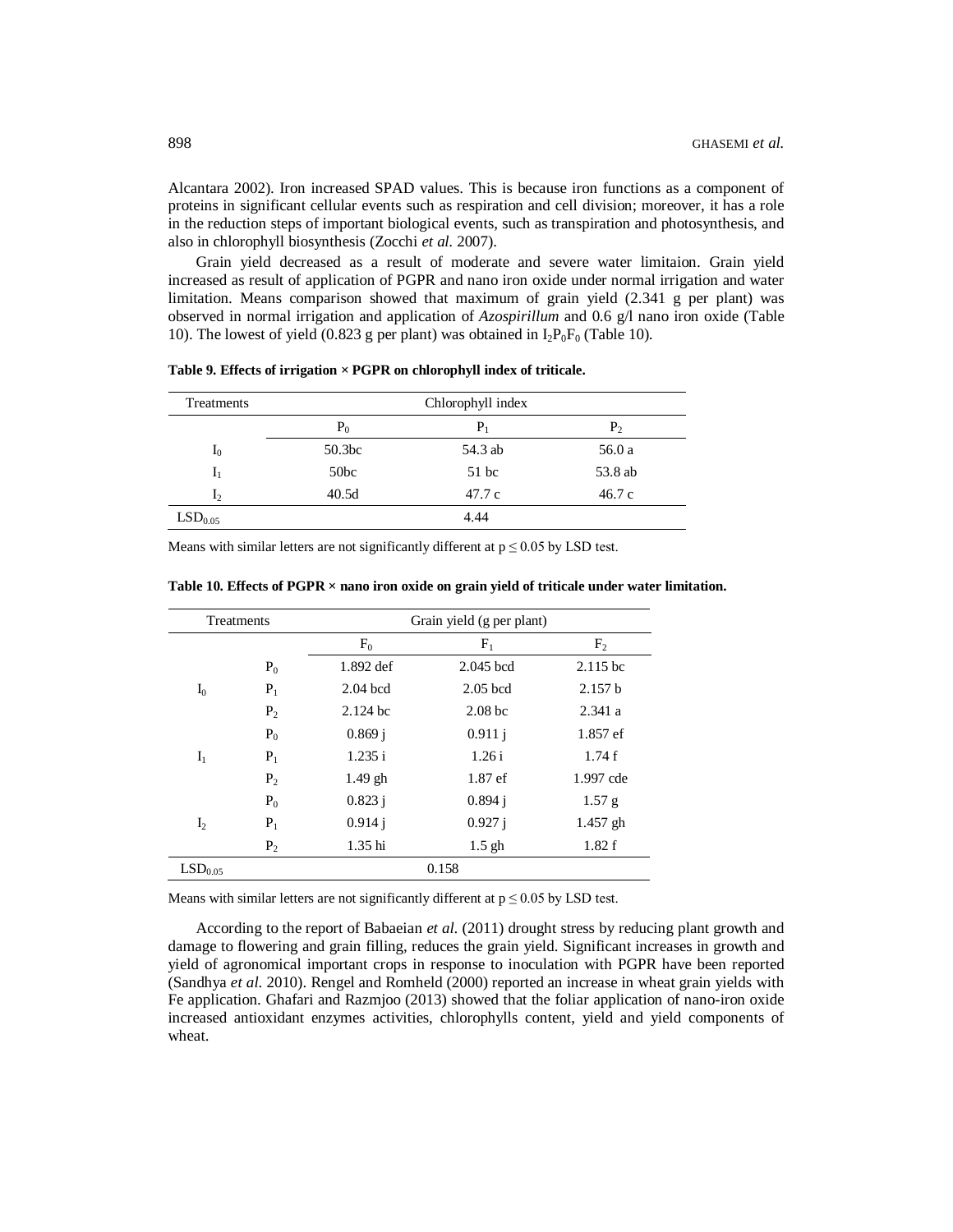The results showed that water limitation reduced yield, chlorophyll index and relative water content of the plants. But the activity of CAT, POD and PPO enzymes, proline content and electrical conductivity increased. Application of PGPR and nano iron oxide also increased grain yield, chlorophyll index, activity of antioxidant enzymes, proline content and relative water content under water limitation conditions, while electrical conductivity decreased. The present results suggested that plants use defensive mechanisms, such as synthesis of antioxidant enzymes and proline to reduce the effects of stress. It seems that the application of PGPR and nano iron oxide can be recommended for profitable yield of triticale under water limitation condition.

#### **References**

- Agarwal S and Pandey V 2004. Antioxidant enzyme responses to NaCl stress in *Cassia angustifolia*. Biol. Plant. **48**: 555-560.
- Alexieva V, Sergiev I, Mapelli S and Karanov E 2001. The effect of drought and ultraviolet radiation on growth and stress markers in pea and wheat. Plant, Cell Environ. **24**: 1337-1344.
- Babaeian M, Tavassoli A, Ghanbari A, Esmaeilian Y and Fahimirad M 2011. Effects of foliar micronutrient application on osmotic adjustments, grain yield and yield components in sunflower (Alstar cultivar) under water stress at three stages. African. J. Agric. Res. **6**: 1204-1208.
- Bagci SA, Ekizh H, Yilmaz A and Cakmak I 2007. Effects of zinc deficiency and drought on grain yield of field-grown wheat cultivars in Central Anatolia. J. Agron. Crop Sci. **193**: 198-206.
- Bates LS, Waldren RP and Teare ID 1973. Rapid determination of free proline for water stress studies. Plant Soil. **39**: 205-207.
- Belimov AA, Dodd IC, Safronova VI and Davies WJ 2009. ACC deaminase containing rhizobacteria improve vegetative development and yield of potato plants grown under water limited conditions*.*  Aspect Appl. Biol. **98**: 163-169.
- Blakrishman K 2000. Peroxidase activity as an indacator of the iron deficiency in banana. Indian J. Plant Physiol. **5**: 389-391.
- Blokhina O, Virolainen E and Fagerstedt KV 2003. Antioxidants, oxidative damage and oxygen deprivation stress. Ann. Bot. **91**: 179-194.
- Che Lah MKB, Nordin MNB, Musliania MI, Khanif YM and Jahan MS 2011. Composting increases BRIS soil health and sustains rice production. Science Asia **37**: 291-295.
- De La Guardia MD and Alcantara E 2002. A comparison of ferric-chelate reductase and chlorophyll and growth ratios as indices of selection of quince, pear and olive genotypes under iron deficiency stress. Plant Soil **241**: 49-56.
- De Ronde JA, Cress WA, Kruger GHJ, Strasser RJ and Van Staden J 2004. Photosynthetic response of transgenic soybean plants, containing an Arabidopsis P5CR gene, during heat and drought stress. J. Plant Physiol. **161**: 1211-1224.
- Dimkpa C, Weinand T and Asch F 2009. Plant-rhizobacteria interactions alleviate abiotic stress conditions. Plant, Cell Environ. **32**: 1682-1694.
- Gadallah MAA 2000. Effects of indole-3-acetic acid and zinc on the growth, osmotic potential and soluble carbon and nitrogen components of soybean plants growing under water deficit. J Arid Environ. **44**:451- 467.
- Ghafari H and Razmjoo J 2013. Effect of foliar application of nano-iron oxidase, iron chelate and iron sulphate rates on yield and quality of wheat. Int. J. Agron. Plant Prod. **4**: 2997-3003.
- Ghorbanpour M, Hatami M and Khavazi K. 2013. Role of plant growth promoting rhizobacteria on antioxidant enzyme activities and tropane alkaloid production of *Hyoscyamus niger* under water deficit stress. Turk. J. Biol. **37**: 350-360.
- Giunta F, Motzo R and Deida M 1999. Grain yield analysis of triticale (× *Triticosecale*, Wittmark) collection grown in a Mediterranean environment. Field Crop Res. **63**: 199-210.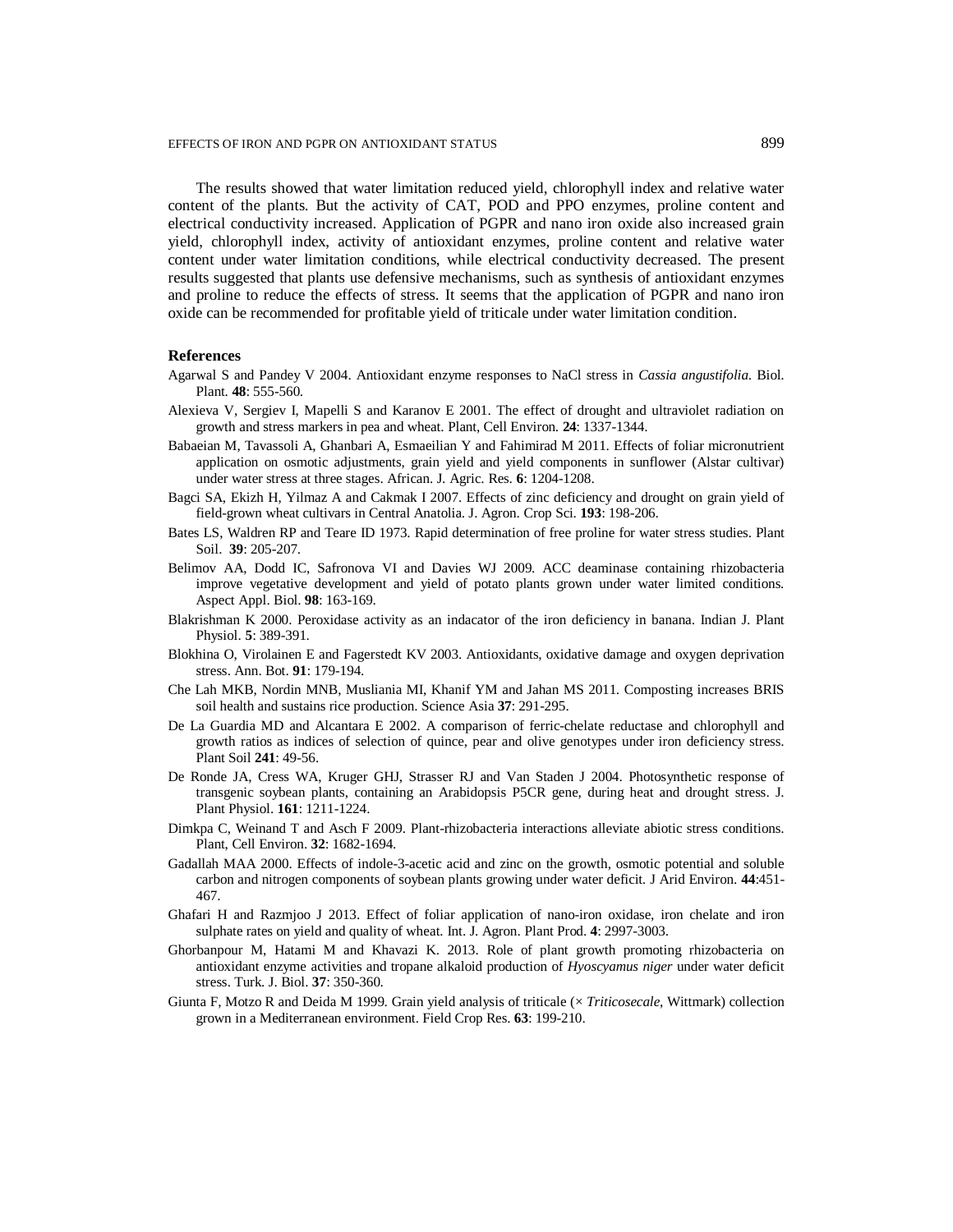- Grover M, Ali SKZ, Sandhya V, Rasul A and Venkateswarlu B 2011. Role of microorganisms in adaptation of agricultural crops to abiotic stresses. World J. Microbiol. Biotechnol. **27**: 1231-1240.
- Gusain YS, Singh US and Sharma AK 2015. Bacterial mediated amelioration of drought stress in drought tolerant and susceptible cultivars of rice (*Oryza sativa* L.). African. J. Biotechnol. **14**: 764-773.
- Jodeh S, Alkowni R, Hamed R and Samhan S 2015. The study of electrolyte leakage from barley (*Hordeum vulgare* L) and pearl millet using plant growth promotion (PGPR) and reverse osmosis. J. Food Nutr Res. **3**: 422-429.
- Karo M and Mishra D. 1976. Catalase, peroxidase and polyphenol oxidase activity during rice leaf senescence. Plant Physiol. **57**: 315-319.
- Kaushal M and Wani SP 2016. Plant-growth-promoting rhizobacteria: drought stress alleviators to ameliorate crop production in drylands. Ann. Microbiol. **66**: 35-42.
- Kaviani B, Fakouri Ghaziani MV and Negahdar N 2016. The effect of iron nano-chelate fertilizer and cycocel (CCC) on some quantity and quality characters of euphorbia pulcherrima willd. J. Med. Bioeng. **5**: 41–44.
- Kerkeb L and Connolly EL 2006. Iron transport and metabolism in plants. Genet. Eng. **27**: 119-140.
- Lalinia AA, Hoseini NM, Galostian M, Bahabadi SE and Khameneh MM 2012. Echophysiological impact of water stress on growth and development of Mungbean. Int. J. Agron. Plant Prod. **3**: 599-607.
- Miller G, Susuki N, Ciftci-Yilmaz S and Mittler ER 2010. Reactive oxygen species homeostasis and signalling during drought and salinity stresses. Plant, Cell Environ. **33**: 453-467.
- Nadeem SM, Zahir ZA, Naveed M, Arshad M and Shahzad SM 2006. Variatin in growth and ion uptake of maize due to inculation with plant growth promoting rhizobacteria under salt stress. Soil Environ. **25**: 78-84.
- Nair AS, Abraham TK and Jaya DS 2008. Studies on the changes in lipid peroxidation and antioxidants in drought stress induced Cowpea (*Vigna unguiculata* L.) varieties. J. Environ. Biol. **29**: 689-691.
- Oraki H, Khanjani FP and Aghaalikhna M 2012. Effect of water deficit stress on proline contents, soluble sugars, chlorophyll and grain yield of sunflower (*Helianthus annuus* L.) hybrids. Afr. J. Biotechnol. **11**: 164-168.
- Rampino P, Pataleo S, Gerardi C and Perotta AC 2006. Drought stress responses in wheat: physiological and molecular analysis of resistant and sensitive genotypes. Plant, Cell Environ. **29**:2143-2152.
- Rengel Z and Romeeld V 2000. Differential tolerance to Fe and Zn deficiencies in wheat germplasm. Euphytica. **113**: 219-225.
- Sadeghipour O and Aghaei P 2012. Response of common bean to exogenous application of salicylic acid under water stress conditions. Adv. Environ. Biol. **6**: 1160-1168.
- Samarah NH 2005. Effects of drought stress on growth and yield of barley. Agron. Sustainable Dev. **25**: 145- 149.
- Sandhya V, Grover M, Reddy G and Venkateswaral UB 2010. Effect of plant growth promoting *Pseudomonas* spp. on compatible solutes antioxidant status and plant growth of maize under drought stress. J. Plant Growth Regul. **62**: 21-30.
- Shaharoona B, Arshad M and Zahir ZA 2006. Effect of plant growth promoting rhizobacteria containing ACC-deaminase on maize (*Zea mays* L.) growth under axenic conditions and on nodulation in mung bean (*Vigna radiata* L.). Lett. Appl. Microbiol. **42**: 155-159.
- Singh S, Anjum NA, Khan NA and Nazar R 2008. Metal-binding peptides and antioxidant defence system in plants: significance in cadmium tolerance. In: KHAN NA, SINGH S, (Eds.) Abiotic Stress and Plant Responses, IK International, New Delhi. pp. 159-189.
- Szabasos L and Savoure A 2009. Proline: A multifunctional amino acid. Trends Plant Sci. **15**: 89-97.
- Valentovic P, Luxova M, Kolarovic L and Gasparikova O 2006. Effect of osmotic stress on compatible solutes content, membrane stability and water relations in two maize cultivars. Plant, Soil Environ. **52**: 186-191.